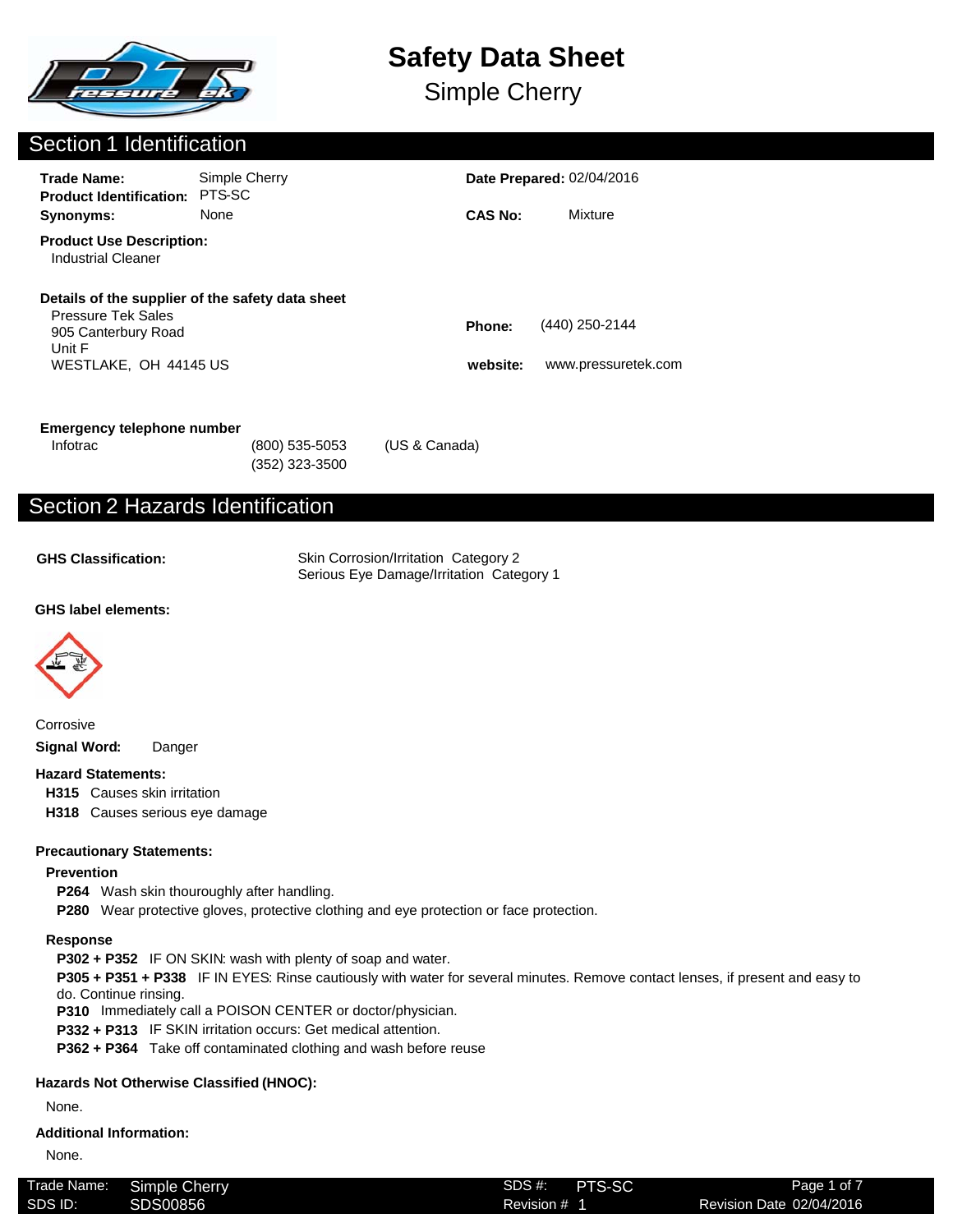

Simple Cherry

### Section 3 Composition

| <b>Chemical Name</b>         | Common name and synonyms | CAS#       | %        |
|------------------------------|--------------------------|------------|----------|
| alkylphenol ethoxylate       |                          | 9016-45-9  | $5 - 10$ |
| dodecylbenzene sulfonic acid |                          | 27176-87-0 | $5 - 10$ |
| sodium carbonate             |                          | 497-19-8   | 20 - 25  |

## Section 4 First Aid

#### **General:**

Move out of dangerous area. Perform first aid measures as indicated. Seek medical attention and show this safety data sheet to attending physician.

#### **Inhalation:**

Move to freah air and keep at rest in a position comfortable for breathing. If breathing difficulty occurs or persists seek medical attention. If not breathing give artificial respiration and seek immediate medical attention.

#### **Skin contact:**

Immediately flush exposed skin with water for at least 15 minutes while removing contaminated clothing and/or shoes.

Thoroughly wash with soap and water. Seek medical attention if irritation develops or persists.

#### **Eye contact:**

Immediately flush eyes with water for at least 15 minutes, lifting the upper and lower eyelids intermittently. Check for and remove any contact lenses if easy to do. Seek immediate medical attention.

#### **Ingestion:**

Rinse mouth with water. Do not induce vomiting. Seek medical attention if symptoms develop.

#### **Most important symptoms and effects both acute and delayed:**

No information available.

**Indication of any immediate medical attention and special treatment needed:**

No information available.

## Section 5 Fire Fighting Measures

#### **Suitable Extinguishing Media:**

Use extinguishing media suitable for surrounding fire or source of fire. Use water spray to cool fire exposed containers.

#### **Unsuitable Extinguishing Media:**

No information available.

#### **Specific hazards developing from the chemical:**

In fire conditions after water loss, combustion may produce carbon monoxide, carbon dioxide and other unidentified combustion products.

#### **Precautions for firefighters:**

No information available.

**Firefighting Instructions:**

### No information available.

#### **Protection During Firefighting:**

Wear full protective gear and full face pressure demand self-contained breathing apparatus.

#### **Other information:**

No additional information available.

## Section 6 Accidental Release Measures

#### **Personal precautions, protective equipment and emergency procedures:**

Avoid direct contact with skin, eyes and clothing. Avoid inhalation of mist, vapor or dust. Wear appropriate personal protective equipment as outlined in Section 8 of this SDS.

### **Environmental precautions:**

| Trade Name: | Simple Cherry | SDS #:       | PTS-SC |
|-------------|---------------|--------------|--------|
| SDS ID:     | SDS00856      | Revision # 1 |        |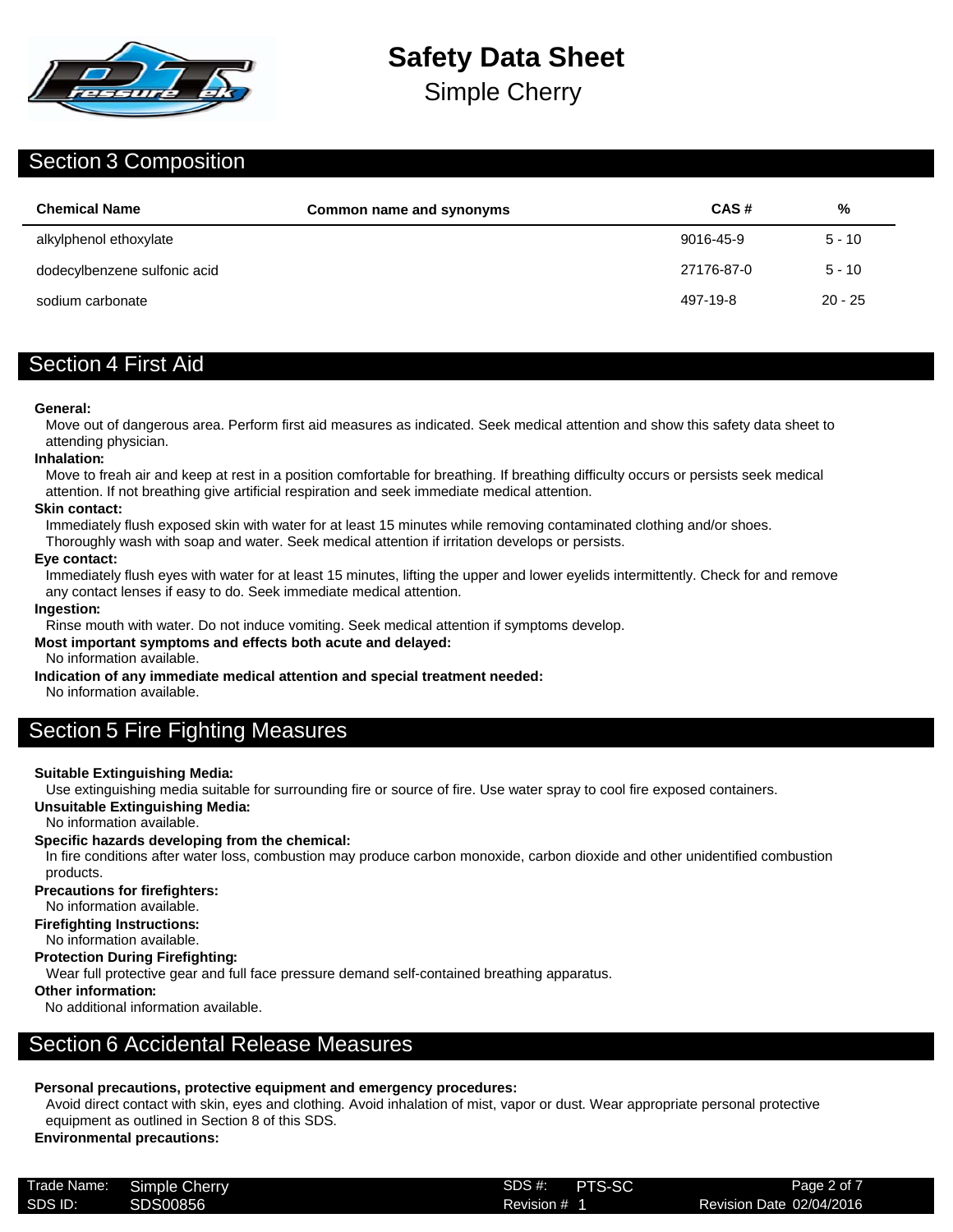

## **Safety Data Sheet** Simple Cherry

Prevent further leakage or spillage if safe to do so. Contain spilled material and prevent run-off onto ground or into water sources or sewers.

#### **Methods and material for containment and cleaning up:**

Sweep up spilled material and place in suitable container for disposal. Dispose of spilled/collected material in accordance with all federal, state and local regulations.

### Section 7 Handling and Storage

#### **Precautions for safe handling:**

Avoid contact with skin and eyes. Avoid inhalation of mist, vapor and dust. Ensure adequate ventilation. Do not eat, drink or smoke while handling. Wear appropriate personal protective equipment as outlined in Section 8 of this SDS.

#### **Conditions for safe storage, including any incompatibilities:**

Store in original container. Keep container tightly closed. Strore at room temperature (50-90 F) in a dry well-ventilated area.

#### Section 8 Exposure Controls/Personal Protection

#### **Exposure limits:**

| Ingredient                   | Data Source      | <b>Exposure Form</b> | <b>Exposure Value</b> | <b>Exposure Notes</b> |
|------------------------------|------------------|----------------------|-----------------------|-----------------------|
| alkylphenol ethoxylate       |                  |                      |                       |                       |
|                              | <b>ACGIH TLV</b> |                      | Not Established       |                       |
|                              | <b>OSHA PEL</b>  |                      | Not Established       |                       |
| dodecylbenzene sulfonic acid |                  |                      |                       |                       |
|                              | <b>ACGIH TLV</b> |                      | Not Established       |                       |
|                              | <b>OSHA PEL</b>  |                      | Not Established       |                       |
| sodium carbonate             |                  |                      |                       |                       |
|                              | <b>ACGIH TLV</b> |                      | Not Established       |                       |
|                              | <b>OSHA PEL</b>  |                      | Not Established       |                       |

#### **Appropriate Engineering Controls:**

Use local and/or general exhaust ventilation to maintain airborn concentrations below irritating levels or exposure limits. An eyewash and safety shower should be available in the work area.

#### **Individual protection measures:**

#### **Eye/face protection:**

Safety glasses or chemical goggles should be worn when handling this material.

#### **Skin protection:**

**Hand Protection:**

Wear chemical resistant gloves when handling.

#### **Other:**

Wear chemical resistant apron when handling.

#### **Respiratory Protection:**

Wear respiratory protection while using this material.

#### **General hygiene considerations:**

Follow good hygiene and safety practice. Wash hands and exposed skin before breaks and at the end of the work day. Do not eat, drink or smoke while handling this material. Do not wear contaminated or dirty clothing home from the work-site. Launder contaminated or dirty clothing before reuse.

#### **Additional information:**

No additional information available.

## **Section 9 Physical and Chemical Properties**

- Appearance Red Powder **Odor** Cherry **Odor threshold** Not available. **pH** 9.5 (1% solution) **Melting/freezing point** Not available. **Initial boiling point** Not available.
	-

**Flash point** Not available. **Evaporation rate** Not available. **Flammability (solid, gas)** Not available. **Lower flammability limit** Not available. **Upper flammability limit** Not available. **Lower explosive limit** Not available.

Trade Name: SDS #: Simple Cherry PTS-SCSDS ID: SDS00856 SDS00856 Revision # 1 Revision Date 02/04/2016

Revision # 1

Page 3 of 7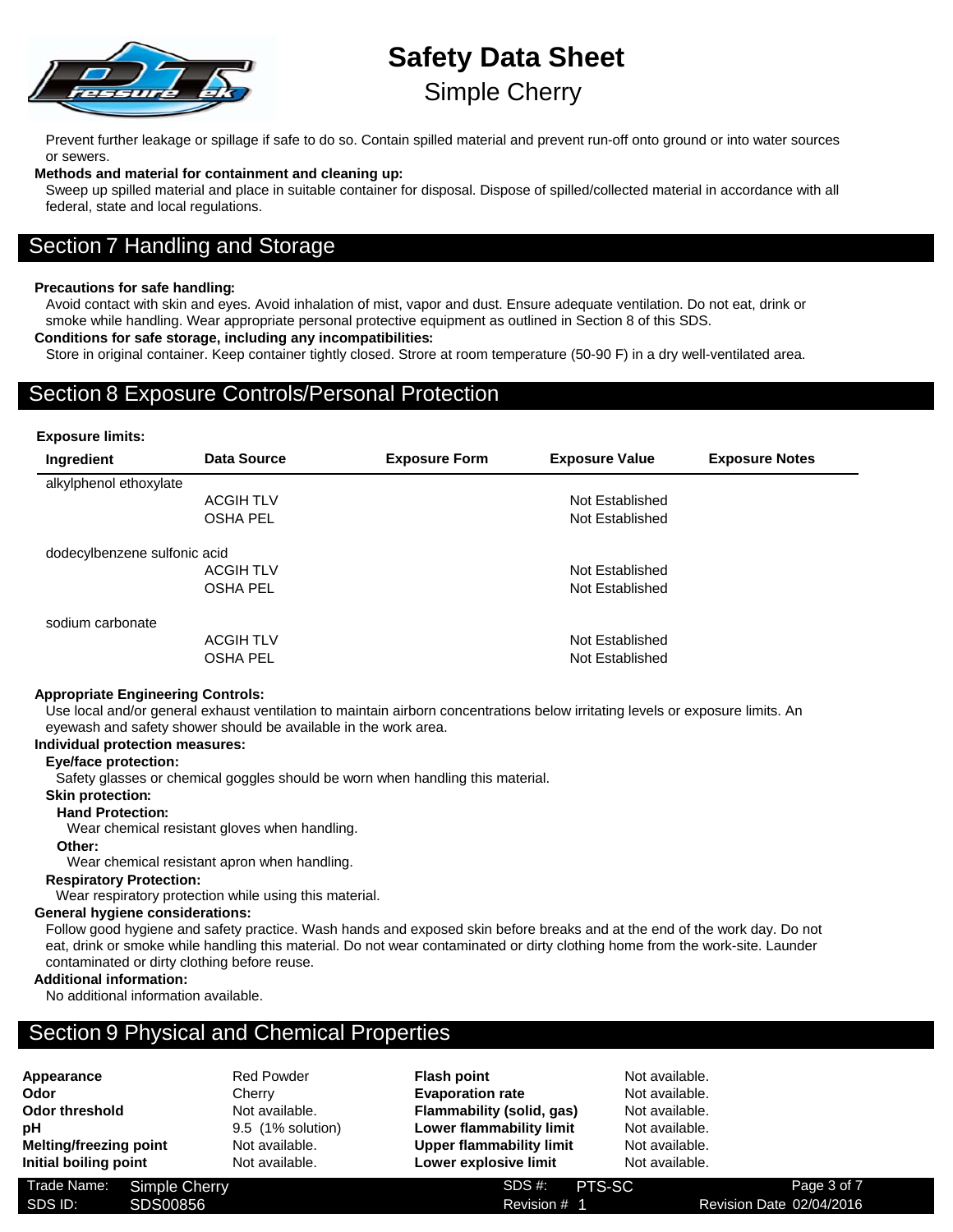

**Upper explosive limit** Not available. **Vapor pressure** Not available. **Vapor density Not available.**<br> **Relative density Not available. Relative density Solubility in water** 15% **PC: n-octanol/water** Not available. **Auto-Ignition temperature** Not available.<br>**Decomposition temperature** Not available. **Decomposition temperature Viscosity Not available. Density** Not available. **Specific gravity** Not available.

# **Safety Data Sheet**

Simple Cherry

## Section 10 Stability and Reactivity

| <b>Reactivity:</b>                | Not reactive under normal use conditions.                                               |
|-----------------------------------|-----------------------------------------------------------------------------------------|
| <b>Chemical stability:</b>        | Material is stable under normal handling and storage conditions.                        |
| <b>Hazardous reactions:</b>       | Hazardous polymerization will not occur under normal handling and storage.              |
| Conditions to avoid:              | Avoid excessive heating, freezing and chemical contamination.                           |
| <b>Decomposition products:</b>    | No decomposition products are expected under normal storage and handling<br>conditions. |
| الماحا والمستحدث والمائه وموجودها | Avoid contact with ovidizors and otropa opida                                           |

**Incompatible materials:** Avoid contact with oxidizers and strong acids.

No information available.

**Inhalation:**

**Skin Contact:**

**Eye Contact:**

# Section 11Toxicological Information

**Information on the likely routes of exposure:**

This material may cause skin irritation.

| This material may cause eye irritation which can result in serious damage. |                                   |                                                                               |             |              |  |  |
|----------------------------------------------------------------------------|-----------------------------------|-------------------------------------------------------------------------------|-------------|--------------|--|--|
| Ingestion:                                                                 |                                   |                                                                               |             |              |  |  |
| No information available.                                                  |                                   |                                                                               |             |              |  |  |
|                                                                            |                                   | Symptoms related to the physical, chemical and toxicological characteristics: |             |              |  |  |
| No information available.                                                  |                                   |                                                                               |             |              |  |  |
| Delayed and chronic effects:                                               |                                   |                                                                               |             |              |  |  |
| No information available.                                                  |                                   |                                                                               |             |              |  |  |
| <b>Numerical measures of toxicity:</b>                                     |                                   |                                                                               |             |              |  |  |
| Components                                                                 | Exposure                          | Species                                                                       | Dose        | <b>Notes</b> |  |  |
| sodium carbonate:                                                          |                                   |                                                                               |             |              |  |  |
| Oral                                                                       | LD <sub>50</sub>                  | Rat                                                                           | 4090 mg/kg  |              |  |  |
| Inhalation                                                                 | <b>LC50</b>                       | Rat                                                                           | 5750 mg/l   |              |  |  |
| dodecylbenzene sulfonic acid:                                              |                                   |                                                                               |             |              |  |  |
| Oral                                                                       | LD50                              | Rat                                                                           | 1020 mg/kg  | as salt      |  |  |
| alkylphenol ethoxylate:                                                    |                                   |                                                                               |             |              |  |  |
| Oral                                                                       | LD50                              | Rat                                                                           | 960 mg/kg   |              |  |  |
| Dermal                                                                     | LD50                              | Rabbit                                                                        | 2000 mg/kg  |              |  |  |
| Inhalation                                                                 | <b>LC50</b>                       | Rat                                                                           | 1.15 $mg/l$ | 4 hr         |  |  |
| <b>Toxicological effects:</b>                                              |                                   |                                                                               |             |              |  |  |
| <b>Acute Toxicity:</b>                                                     |                                   |                                                                               |             |              |  |  |
| Mixture:                                                                   |                                   |                                                                               |             |              |  |  |
|                                                                            | No information available.         |                                                                               |             |              |  |  |
|                                                                            | <b>Skin Corrosion/Irritation:</b> |                                                                               |             |              |  |  |
| Mixture:                                                                   |                                   |                                                                               |             |              |  |  |
|                                                                            | No information available.         |                                                                               |             |              |  |  |
| <b>Serious Eye Damage/Irritation:</b>                                      |                                   |                                                                               |             |              |  |  |
|                                                                            |                                   |                                                                               |             |              |  |  |

| Trade Name: | <b>Simple Cherry</b> | PTS-SC<br>SDS #: | Page 4 of 7              |
|-------------|----------------------|------------------|--------------------------|
| SDS ID:     | SDS00856             | Revision #       | Revision Date 02/04/2016 |
|             |                      |                  |                          |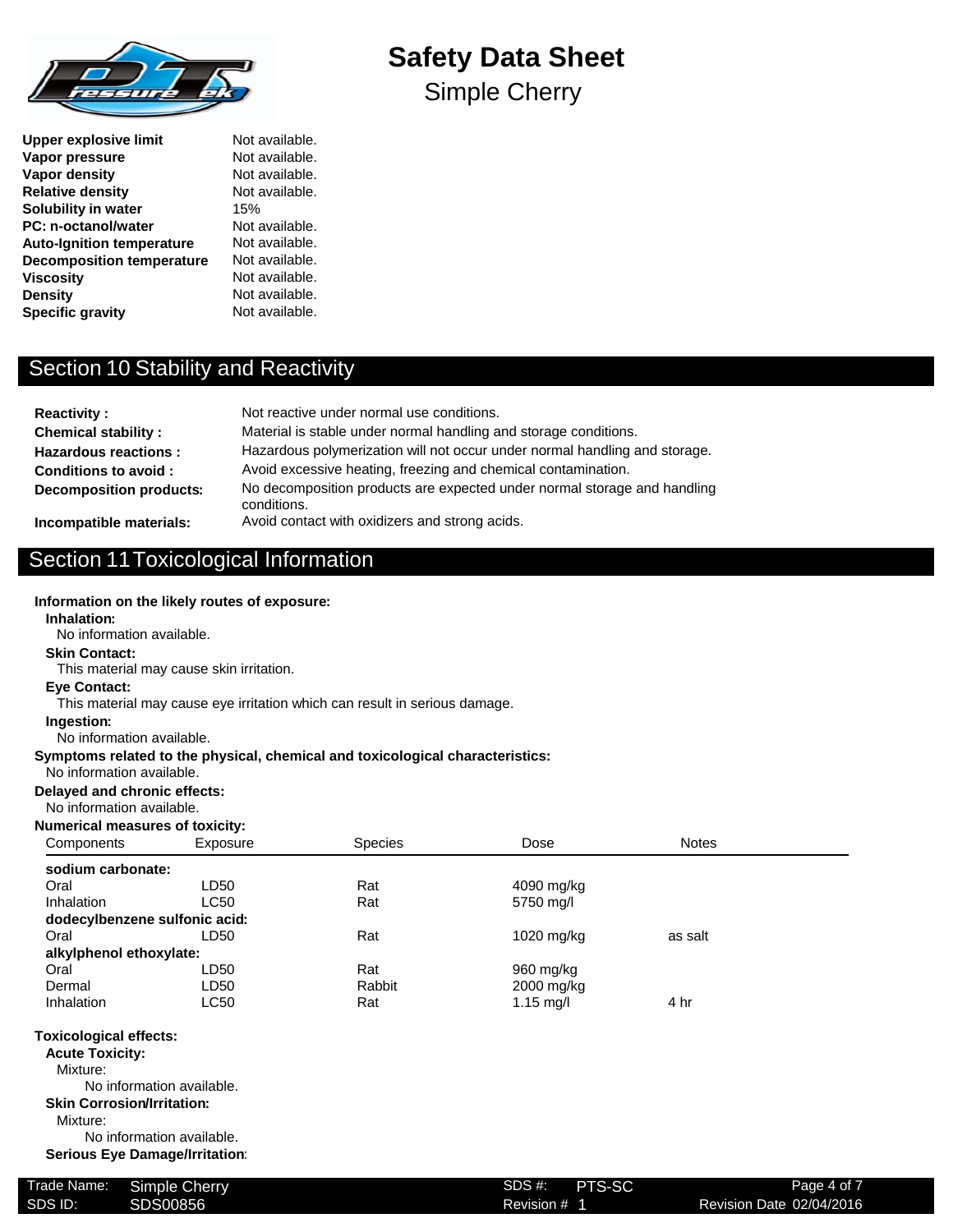

Simple Cherry

Mixture: No information available. **Respiratory sensitization:** Mixture: No information available. **Skin sensitization:** Mixture: No information available. **Germ cell mutagenicity:** Mixture: No information available. **Cancinogenicity:** Mixture: This product is considered to be a potencial canginogen by: NTP: No OSHA: No IARC: No **Reproductive toxicity:** Mixture: This product is not expected to cause reproductive and developmental effects. **STOT-single exposure:** Mixture: No information available. **STOT-repeated exposure:** Mixture: No information available. **Aspiration hazard:** Mixture: This product is not an aspiration hazard. **Additional information:** None.

## Section 12 Ecological Information

| <b>Ecotoxicity:</b><br>No information available.                                                                                                                                                                                                                                                                                                             |             |                       |            |              |  |
|--------------------------------------------------------------------------------------------------------------------------------------------------------------------------------------------------------------------------------------------------------------------------------------------------------------------------------------------------------------|-------------|-----------------------|------------|--------------|--|
| <b>Numerical measures of ecotoxicity:</b>                                                                                                                                                                                                                                                                                                                    |             |                       |            |              |  |
| Components                                                                                                                                                                                                                                                                                                                                                   | Type        | <b>Species</b>        | Dose       | <b>Notes</b> |  |
| sodium carbonate:                                                                                                                                                                                                                                                                                                                                            |             |                       |            |              |  |
| <b>Fish</b>                                                                                                                                                                                                                                                                                                                                                  | <b>LC50</b> | Bluegill              | 300 mg/l   | 96 hr        |  |
| dodecylbenzene sulfonic acid:                                                                                                                                                                                                                                                                                                                                |             |                       |            |              |  |
| Invertebrate                                                                                                                                                                                                                                                                                                                                                 | EC50        | Daphnia magna         | 4.66 mg/l  | 48 hr        |  |
| alkylphenol ethoxylate:                                                                                                                                                                                                                                                                                                                                      |             |                       |            |              |  |
| Fish                                                                                                                                                                                                                                                                                                                                                         | <b>LC50</b> | <b>Fathead Minnow</b> | $3.6$ mg/l | 96 hr        |  |
| Invertebrates                                                                                                                                                                                                                                                                                                                                                | EC50        | Daphnia magna         | $9.3$ mg/l | 48 hr        |  |
| Persistence and degradability:<br>Mixture:<br>No information available.<br><b>Bioaccumulative potencial:</b><br>Mixture:<br>No information available.<br><b>Mobility in soil:</b><br>Mixture:<br>No information available.<br>Other adverse effects:<br>Mixture:<br>No information available.<br><b>Additional information:</b><br>No information available. |             |                       |            |              |  |

| Trade Name: | Simple Cherry | SDS #:  |
|-------------|---------------|---------|
| SDS ID:     | SDS00856      | Revisio |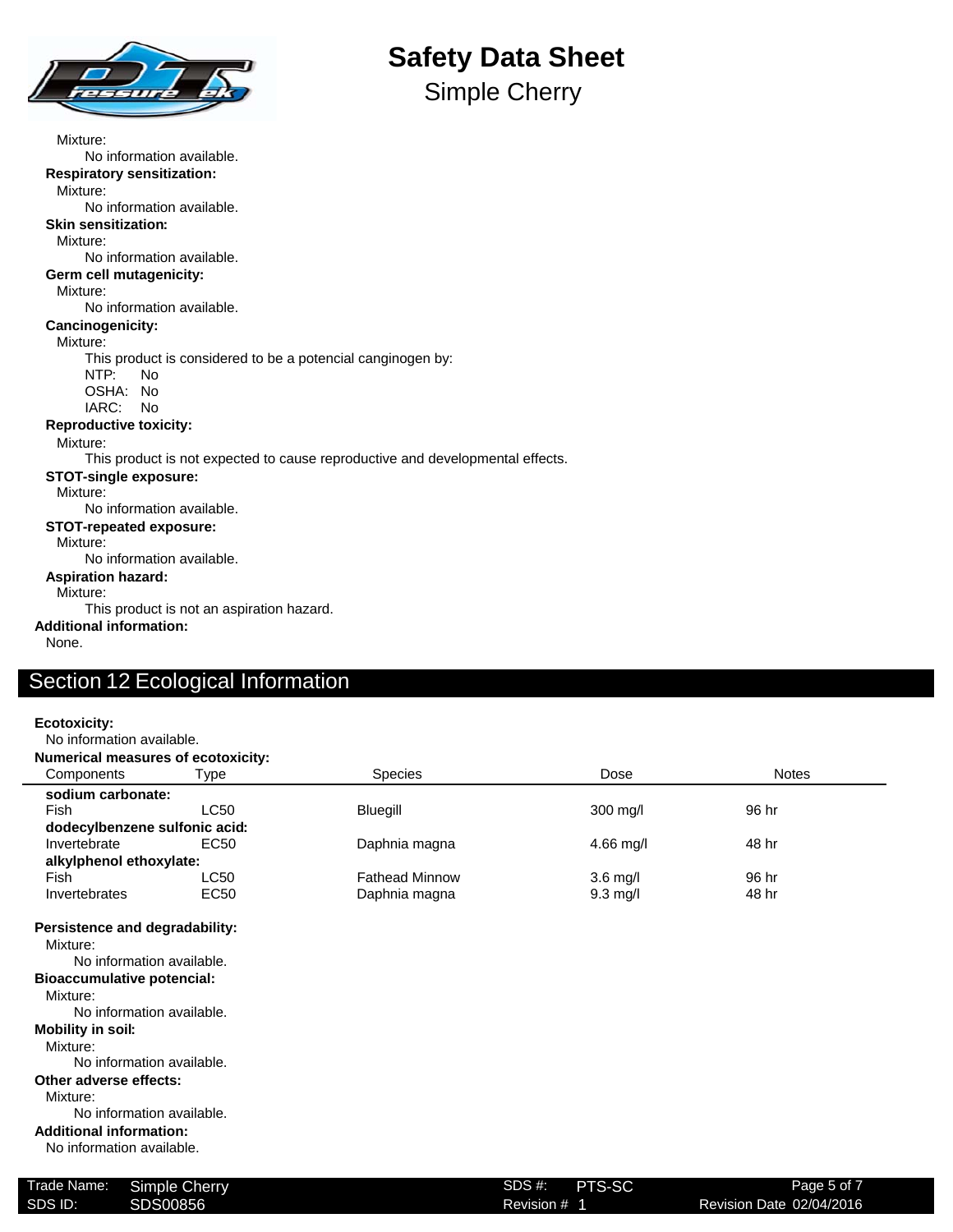

Simple Cherry

## Section 13 Disposal Considerations

**Disposal instructions:**

Dispose of material in accordance with all federal, state and local regulations.

**Contaminated packaging:**

Triple rinse container and offer for recycling. Dispose of container following all federal, state and local regulations.

**Additional Information:**

No additional information available.

## Section 14 Transport Information

**DOT:**

**Not classified.**

## Section 15 Regulatory Information

| <b>Federal regulations:</b>                                  |                                 |
|--------------------------------------------------------------|---------------------------------|
| SARA 311/312 Hazard categories:                              |                                 |
| Immediate (Acute) Health Hazard                              |                                 |
| Immediate (Acute) Health Hazard                              |                                 |
| <b>SARA 302 Extremely hazardous substance:</b>               |                                 |
| sodium carbonate                                             | Reportable Quantity: > 1000 lbs |
| <b>SARA 304 Emergency release notification:</b>              |                                 |
| Not regulated.                                               |                                 |
| SARA 311/312 Hazardous chemical:                             |                                 |
| No                                                           |                                 |
| SARA 313 Toxic Release Inventory (TRI) report:               |                                 |
| Not regulated.                                               |                                 |
| <b>CERCLA Hazardous substance list:</b>                      |                                 |
| Not Listed.                                                  |                                 |
| Federal Insecticide, Fungicide, and Rodenticide Act (FIFRA): |                                 |
| This chemical is not a pesticide product.                    |                                 |
| <b>Clean Air Act regulated substances:</b>                   |                                 |
| None.                                                        |                                 |
| <b>Clean Water Act regulated substances:</b>                 |                                 |
| None.                                                        |                                 |
| U.S. state regulations:                                      |                                 |
| <b>Massachusetts RTK Substances</b>                          |                                 |
| alkylphenol ethoxylate                                       | Listed.                         |
| <b>New Jersery RTK Substances</b>                            |                                 |
| alkylphenol ethoxylate                                       | Listed.                         |
| Pennsylvania RTK Substance                                   |                                 |
| alkylphenol ethoxylate                                       | Listed.                         |
| <b>Canadian regulations:</b>                                 |                                 |
| <b>Canadian Ingridient Disclosure List substances:</b>       |                                 |
| None listed.                                                 |                                 |
| <b>WHMIS classification:</b>                                 |                                 |
| dodecylbenzene sulfonic                                      |                                 |
| acid                                                         |                                 |
| Class E                                                      |                                 |

## Section 16 Other Information

**HMIS hazard ID:**

|         | Trade Name: Simple Cherry | <b>PTS-SC</b><br>SDS #: | Page 6 of 7              |
|---------|---------------------------|-------------------------|--------------------------|
| SDS ID: | SDS00856                  | Revision # 1            | Revision Date 02/04/2016 |